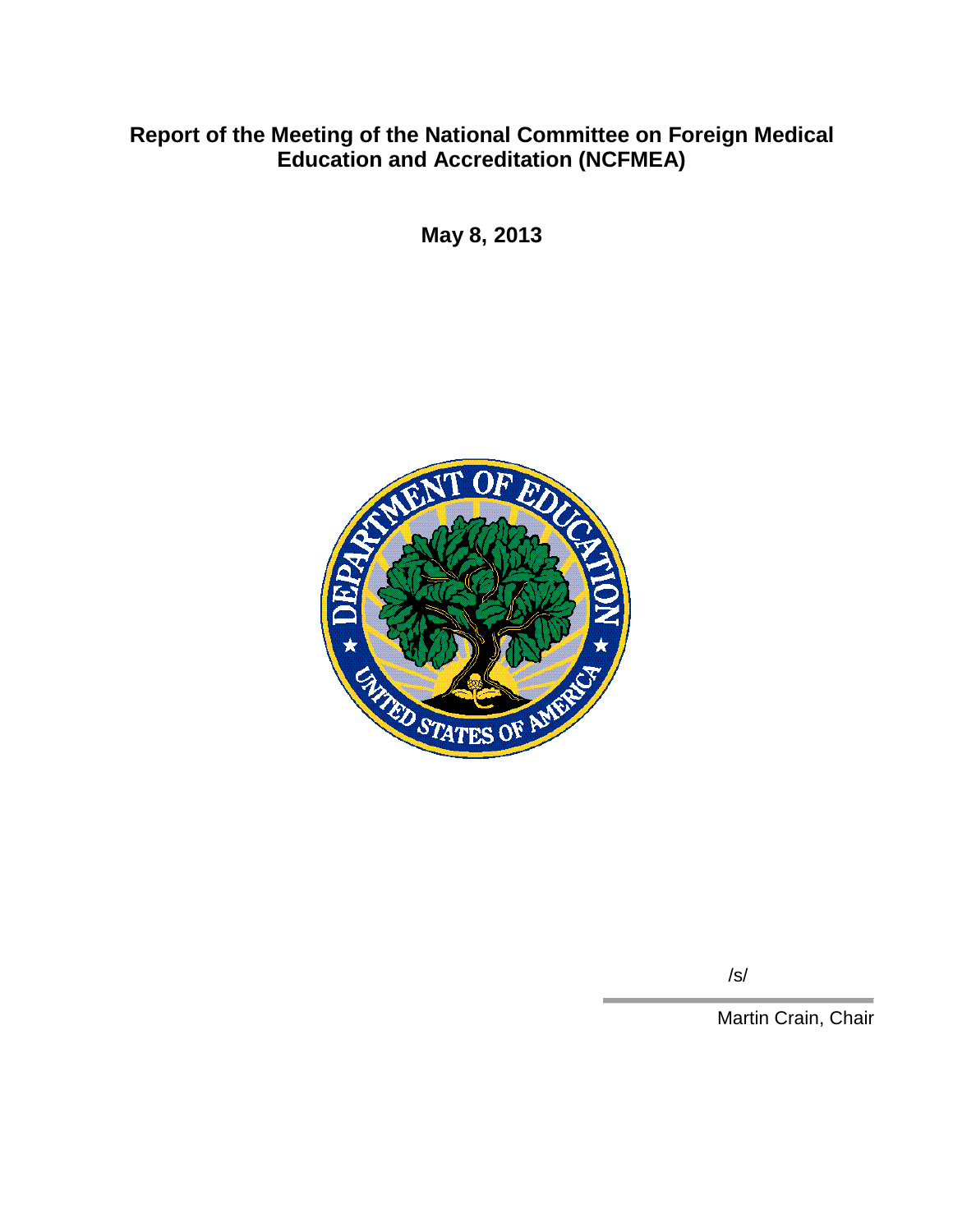## Report of the Meeting of the **National Committee on Foreign Medical Education and Accreditation (NCFMEA)**

May 8, 2013

Martin Crane, Chair

## **TABLE OF CONTENTS**

## Page

| <b>ACTION</b> |  |
|---------------|--|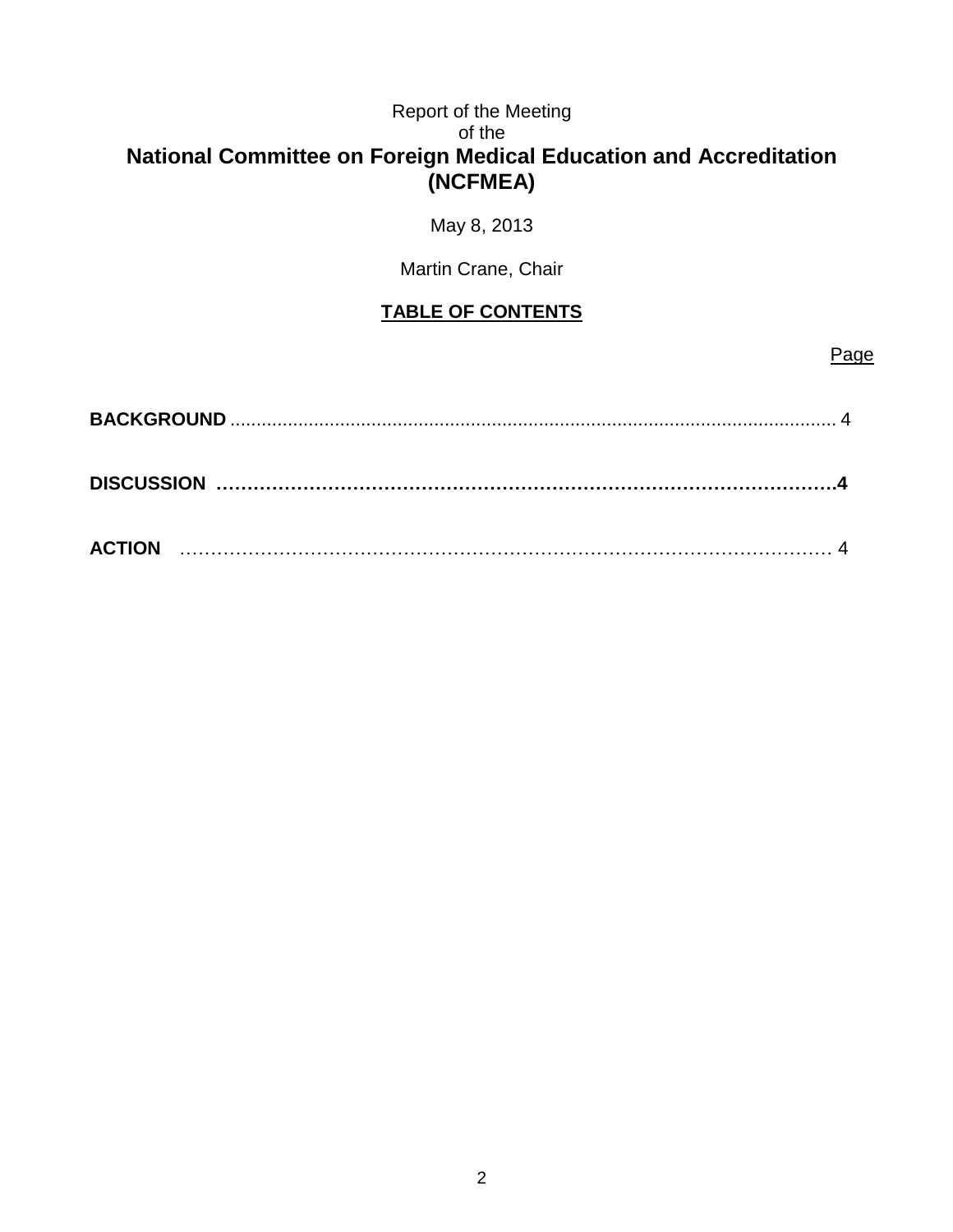## DISCLAIMER

This report was written as a part of the activities of the National Committee on Foreign Medical Education and Accreditation (NCFMEA).

National Committee on Foreign Medical Education and Accreditation (NCFMEA), an independent advisory committee established by statute. This report represents the views of the NCFMEA.